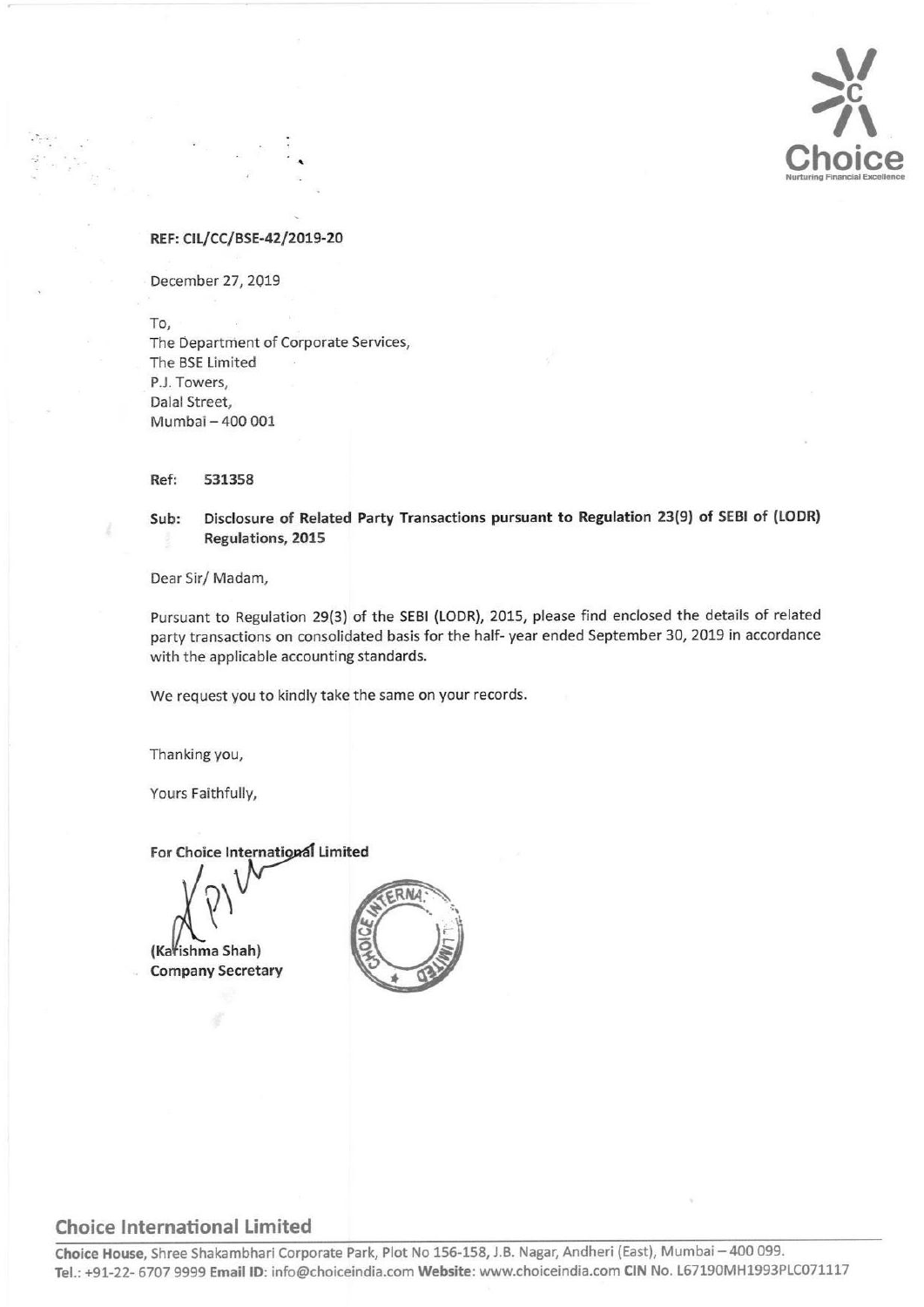

#### Choice international Limited

|                                                                                                                                                                                                    | Choice International Limited                                                                                                                                                                                                     |
|----------------------------------------------------------------------------------------------------------------------------------------------------------------------------------------------------|----------------------------------------------------------------------------------------------------------------------------------------------------------------------------------------------------------------------------------|
| List of Related Party as on September 30, 2019                                                                                                                                                     | <b>Related Party Disclosure</b>                                                                                                                                                                                                  |
| Details of Related Parties -                                                                                                                                                                       |                                                                                                                                                                                                                                  |
| Description of Relationship<br>a. Key Management Personnel (KMP) and their                                                                                                                         | Name of Related Parties<br>Kamal Poddar (Managing Director)                                                                                                                                                                      |
| relatives                                                                                                                                                                                          | Santosh Poddar (Relative of KMP)<br>Manju Poddar (Relative of KMP)                                                                                                                                                               |
|                                                                                                                                                                                                    | Arun Poddar (Relative of KMP)<br>Sonu Poddar (Relative of KMP)                                                                                                                                                                   |
|                                                                                                                                                                                                    | Meenu Bajaj (Relative of KMP)<br>Hemlata Poddar (Non-executive Director & Relative of KMP)                                                                                                                                       |
|                                                                                                                                                                                                    | Ajay Kejriwal (Executive Director)<br>Babita Kejriwal( Relative of KMP)                                                                                                                                                          |
|                                                                                                                                                                                                    | Rajendra Kejriwal (Relative of KMP)<br>Maltidevi Kejriwal (Relative of KMP)                                                                                                                                                      |
|                                                                                                                                                                                                    | Vijay Kejriwal (Relative of KMP)<br>Manisha Dattani (Relative of KMP)                                                                                                                                                            |
|                                                                                                                                                                                                    | Manoj Singhania ( CFO)<br>Shweta Chaudhary (Relative of KMP)                                                                                                                                                                     |
|                                                                                                                                                                                                    | Savita Singhania (Relative of KMP)<br>Murarilal Singhania (Relative of KMP)                                                                                                                                                      |
|                                                                                                                                                                                                    | Meena Singhania (Relative of KMP)<br>Karishma Shah (Company Secretary)                                                                                                                                                           |
|                                                                                                                                                                                                    | Praful Shah (Relative of KMP)<br>Falguni Shah (Relative of KMP)                                                                                                                                                                  |
| b. Individuals owning directly or indirectly Kamal Poddar - Holding 12.50 % of Capital in CIL<br>interest in voting power that gives them control Hemiata Poddar - Holding 4.25% of Capital in CIL |                                                                                                                                                                                                                                  |
| & their relatives                                                                                                                                                                                  | Sunil Patodia - Holding 6.19% of Capital in CIL<br>Vinita Patodia - Holding 8.06 of Capital in CIL                                                                                                                               |
|                                                                                                                                                                                                    | Anil Patodia-Holding 5.50% of Capital in CIL<br>Archana Patodia- Holding 7.87% of Capital in CIL                                                                                                                                 |
|                                                                                                                                                                                                    | Arun Poddar - Holding -10.50% of Capital in CIL<br>Sonu Poddar - Holding 6.25% of capital in CIL                                                                                                                                 |
|                                                                                                                                                                                                    | Shreya Patodia - Holding 0.62% of Capital in CIL<br>Suyash Patodia - Holding 1.50% of Capital in CIL<br>Aastha Patodia -Holding 1.50% of Capital in CIL                                                                          |
|                                                                                                                                                                                                    | Ayush Patodia -Holding 1.50% of Capital in CIL<br>S. K. Patodia & Associates                                                                                                                                                     |
| c. Enterprises over which (a) & (b) are able to<br>exercise significant influence                                                                                                                  | The Byke Hospitality Ltd.<br>Hotel Relax Pvt. Ltd.                                                                                                                                                                               |
|                                                                                                                                                                                                    | Manbhari Biofuel Pvt. Ltd.<br>Aqua Pumps Pvt. Ltd.                                                                                                                                                                               |
|                                                                                                                                                                                                    | Wheresmypandit.com Pvt Ltd<br>Gravotix Technology Private Limited                                                                                                                                                                |
|                                                                                                                                                                                                    | Samank Consumer Products Private Limited<br>Rupang Properties Private Limited                                                                                                                                                    |
|                                                                                                                                                                                                    | Samank Apparels Private Limited<br>Choice Insurance Broking India Private Limited                                                                                                                                                |
|                                                                                                                                                                                                    | Choice Peers International Private Limited<br>Mumbai Vaish Seva Sansthan                                                                                                                                                         |
|                                                                                                                                                                                                    | Lions Mumbai Choice Foundation<br>DE Starwing Couner's LLP ( Partnership Firm of Relative of KMP)                                                                                                                                |
|                                                                                                                                                                                                    | Farmer's Evolvement Foundation<br>Shree Shakambhari Exims Private Limited                                                                                                                                                        |
|                                                                                                                                                                                                    | Blazing Star Properties Private Limited<br>Kanaiya Properties Private Limited                                                                                                                                                    |
|                                                                                                                                                                                                    | Anil Patodia HUF<br>Sunil Patodia HUF                                                                                                                                                                                            |
|                                                                                                                                                                                                    | Kamal Poddar HUF<br>Arun Poddar HUF                                                                                                                                                                                              |
|                                                                                                                                                                                                    | Ajay Kejmwal HUF<br>Vijay Kejriwal HUF                                                                                                                                                                                           |
|                                                                                                                                                                                                    | Santosh Poddar HUF<br>Anant Incense Enterprise (Partnership name , entered by Aastha Patodia)                                                                                                                                    |
|                                                                                                                                                                                                    | Choice Strategic Advisors LLP ( Partnership entered by Kamal Poddar)<br>Closhoerize (Partnership name , entered by Shreya Patodia)                                                                                               |
|                                                                                                                                                                                                    |                                                                                                                                                                                                                                  |
| d. Jointly Controlled Operations                                                                                                                                                                   | Thoughts Consultants Jaipur P L in JV with Choice Consultancy Services P L<br>VSC Consulting Private JV with Choice Consultancy Services Private Limited<br>Infra Dev Consultants in JV with Choice Consultancy Services Pvt Ltd |

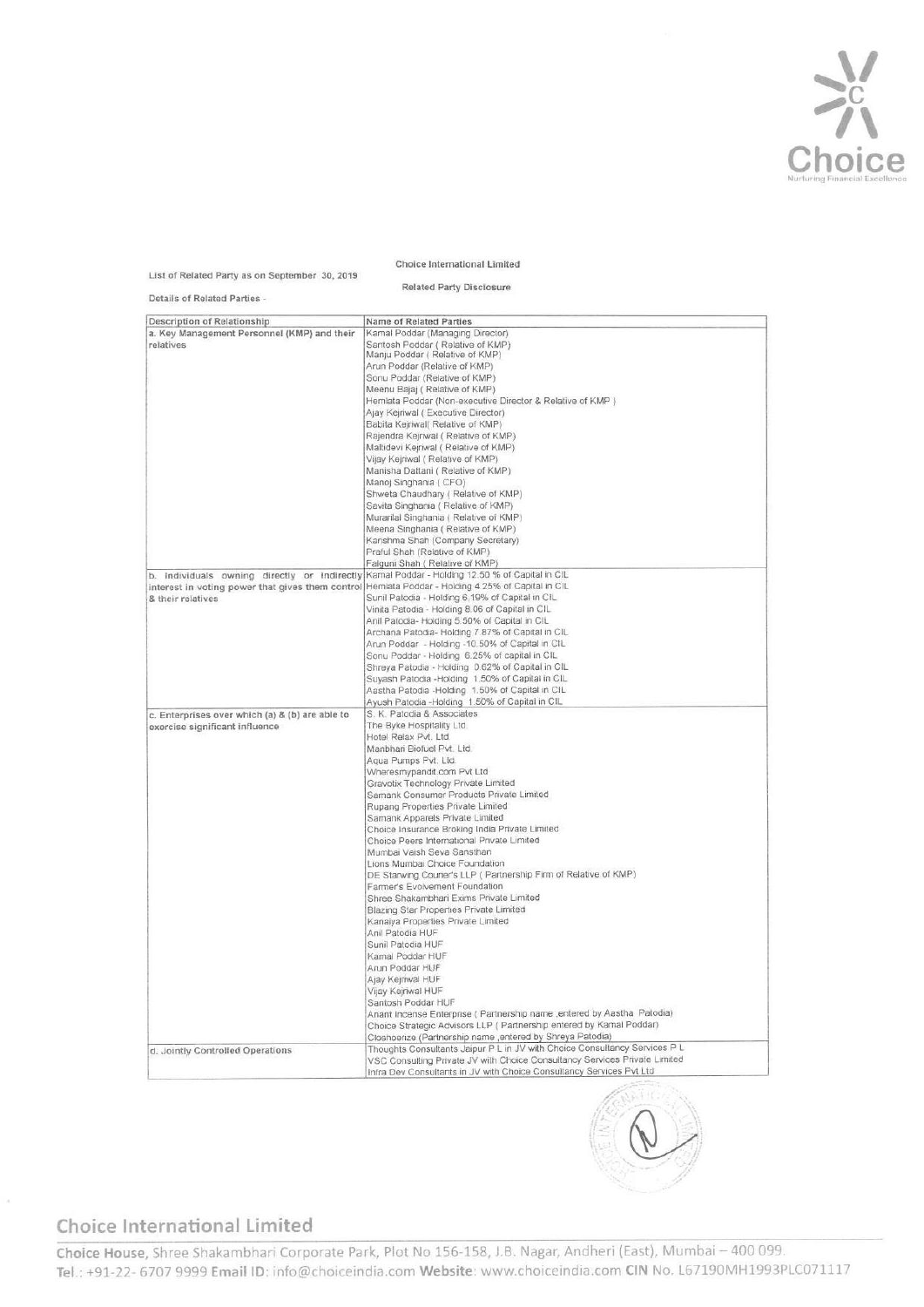

| (ii): Details of Related Party transactions during six months ended September 30, 2019                                                   |                            |                                                           |                                                              |                                                      | (₹ in Lakhs)             |
|------------------------------------------------------------------------------------------------------------------------------------------|----------------------------|-----------------------------------------------------------|--------------------------------------------------------------|------------------------------------------------------|--------------------------|
| Particulars                                                                                                                              |                            | Individuals<br>owning directly or                         | Enterprises<br>over which (a)                                |                                                      |                          |
|                                                                                                                                          | KMP and their<br>relatives | indirectly interest<br>in voting power<br>that gives them | & (b) are able<br>to exercise<br>significant                 | Jointly Conrolled<br>Operations                      | Total                    |
| Transactions                                                                                                                             |                            | control & their<br>relatives                              | influence                                                    |                                                      |                          |
| Sale of Investments to<br>Sonu Poddar                                                                                                    |                            | 5.00                                                      | $\overline{\phantom{a}}$                                     | ÷                                                    | 5.00                     |
| Hemlata Poddar                                                                                                                           | ÷.<br>$\omega$             | 5.00<br>10.00                                             | $\overline{\phantom{a}}$<br>$\overline{\phantom{a}}$         | $\overline{\phantom{a}}$<br>$\overline{\phantom{a}}$ | 5.00<br>10.00            |
| Loan Given to-<br>Choice Peers International Private Limited                                                                             |                            |                                                           | 7.50                                                         | ä                                                    | 7.50                     |
| S K Patodia & Associates                                                                                                                 |                            |                                                           | 501.00<br>508.50                                             | ä,                                                   | 501.00<br>508.50         |
| Loan Repayment received from-<br>Choice Peers International Private Limited                                                              |                            |                                                           | 3.50                                                         |                                                      | 3.50                     |
| Samank Apparles Private Limited<br>S K Patodia & Associates                                                                              |                            |                                                           | 0.18<br>407.50<br>411.18                                     | ٠<br>i.                                              | 0.18<br>407.50<br>411.18 |
| Loans Taken from                                                                                                                         |                            |                                                           | 30.00                                                        |                                                      | 30.00                    |
| Choice Insurance Broking India Private Limited                                                                                           |                            |                                                           | 30.00                                                        | i,                                                   | 30.00                    |
| Revenue from Operations<br>Income from Business Support Services-<br>The Byke Hospitality Limited                                        | u                          |                                                           | 42.45                                                        |                                                      | 42.45                    |
| S K Patodia & Associates<br>Choice Insurance Broking India Private Limited                                                               | ۰.                         | $\overline{a}$                                            | 71.56<br>9.92<br>$\overline{\phantom{a}}$                    | ٠<br>٠<br>٠                                          | 71.56<br>9.92            |
| Income from Brokerage & Other Charges<br>Ajay Rajendra Kejriwal                                                                          | $\sim$<br>÷<br>0.03        | $\sim$                                                    | $\sim$<br>÷                                                  | ÷<br>$\sim$                                          | 0.03                     |
| Ajay R Kejriwal (HUF)<br>Malti Rajendra Kejriwal                                                                                         | $\omega$<br>0.01<br>0.06   | $\sim$<br>×                                               | 0.10<br>$\overline{\phantom{a}}$<br>$\overline{\phantom{a}}$ | ÷.<br>ä,<br>÷                                        | 0.10<br>0.01<br>0.06     |
| Vijay Rajendra Kejriwal<br>Rajendrakumar Kejriwal<br>Arunkumar Poddar                                                                    | 0.01<br>11.48              | $\sim$<br>$\sim$                                          | $\sim$<br>$\overline{\phantom{a}}$                           | ×<br>÷                                               | 0.01<br>11.48            |
| Hemlata Kamal Poddar<br>Kamal Poddar                                                                                                     | 7.26                       | 0.22<br>0.00                                              | ÷                                                            | ÷                                                    | 0.22<br>7.26<br>0.00     |
| Aastha Anil Patodia<br>Professional Fees                                                                                                 | i.                         | $\sim$                                                    | $\sim$                                                       | w.                                                   |                          |
| Samank Consumer Products Private Limited<br>Choice Insurance Broking India Private Limited<br>Choice Peers International Private Limited | c.<br>×<br>÷               | ٠<br>÷.<br>٠                                              | 1.48<br>0.56<br>0.18                                         | $\sim$<br>$\sim$<br>a.                               | 1.48<br>0.56<br>0.18     |
| S K Patodia & Associates                                                                                                                 | $\overline{\phantom{a}}$   | $\omega$                                                  | 4.42                                                         | w.                                                   | 4.42                     |
| Subletting Income<br>S K Patodia & Associates                                                                                            | ÷<br>÷                     | ä,<br>×.<br>۷                                             | $\sim$<br>7,80<br>$\sim$                                     | ÷<br>$\sim$                                          | 7.80                     |
| Interest on Loans<br>Choice Peers International Private Limited                                                                          | ÷                          | $\sim$                                                    | $\sim$<br>5.64                                               | $\sim$<br>×                                          | $\sim$<br>5.64           |
| S K Patodia & Associates<br>Samank Apparels Private Limited                                                                              | ×,<br>×,<br>18.85          | ×,<br>$\overline{\phantom{a}}$<br>0.22                    | 18.63<br>5.30<br>168.03                                      | ÷<br>$\sim$<br>٠                                     | 18.63<br>5,30<br>187.10  |
| <b>Employee Benefit Expenses</b>                                                                                                         | 22.52                      | $\overline{\phantom{a}}$                                  | $\overline{\phantom{a}}$                                     | $\sim$                                               | 22.52                    |
| Director remuneration<br>Salary & allowances                                                                                             | 8.70                       | ×,                                                        | ÷                                                            |                                                      | 8.70                     |
| Manoj Singhania                                                                                                                          |                            | $\overline{\phantom{a}}$                                  | $\sim$                                                       | s.                                                   | 6.00                     |
| Karishman Shah<br>Ajay Kejriwal<br>Vijay Kejriwal                                                                                        | 6.00<br>10.72<br>$\sim$    | $\overline{\phantom{a}}$<br>5.10                          | $\overline{\phantom{a}}$<br>$\ddot{\phantom{0}}$             | $\overline{\phantom{a}}$<br>×                        | 10.72<br>5.10            |

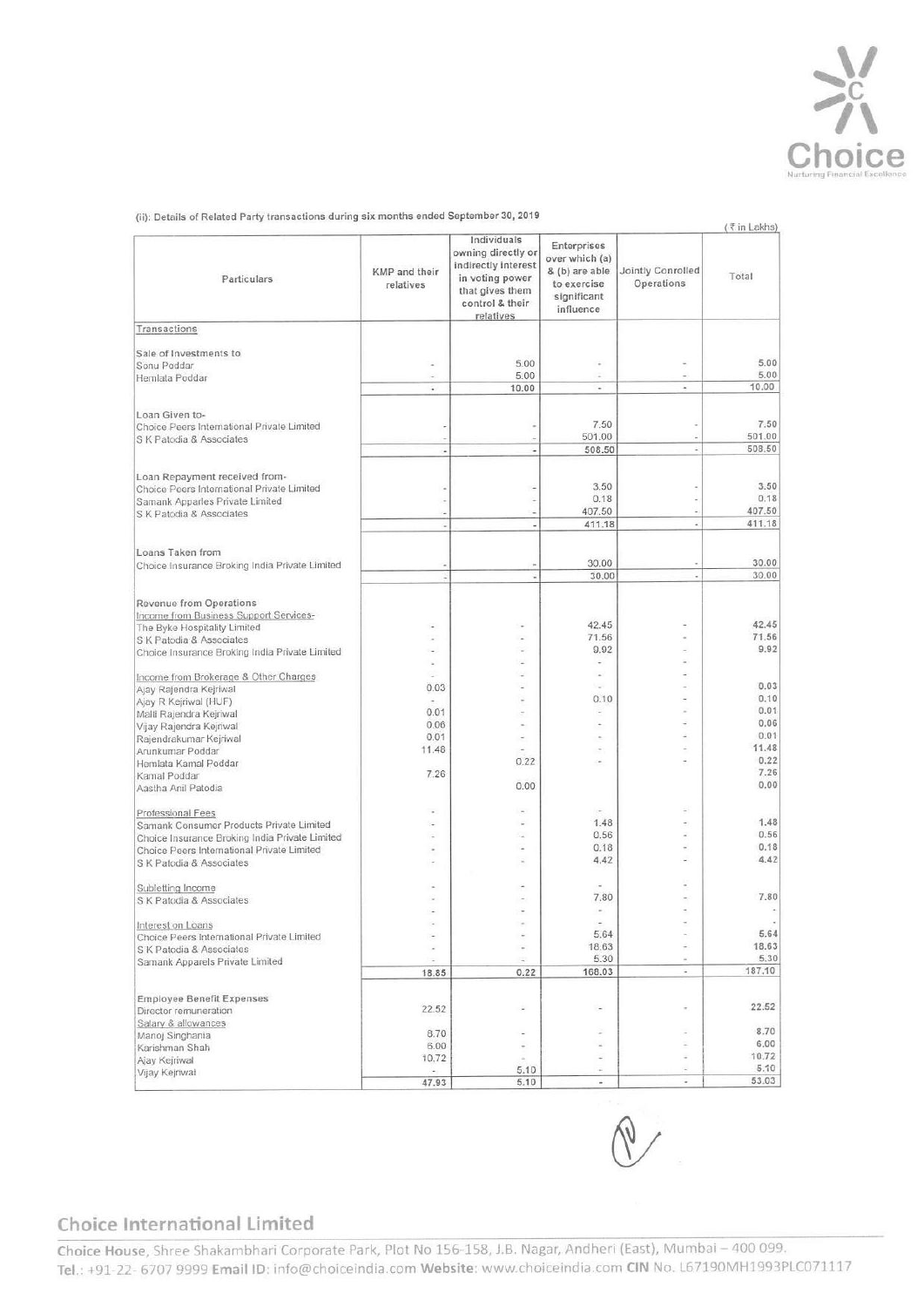

(ii): Details of Related Party transactions during six months ended September 30, 2019 (continued) (ii): Details of Related Party transactions during six months ended S

| (ii): Details of Related Party transactions during six months ended September 30, 2019 (continued)                                       |                            |                                                                                                                                |                                                                                            |                                     |
|------------------------------------------------------------------------------------------------------------------------------------------|----------------------------|--------------------------------------------------------------------------------------------------------------------------------|--------------------------------------------------------------------------------------------|-------------------------------------|
| Particulars                                                                                                                              | KMP and their<br>relatives | Individuals<br>owning directly or<br>indirectly interest<br>in voting power<br>that gives them<br>control & their<br>relatives | Enterprises<br>over which (a)<br>& (b) are able<br>to exercise<br>significant<br>influence | Jointly<br>Controlled<br>Operations |
| <b>Finance Costs</b>                                                                                                                     |                            |                                                                                                                                |                                                                                            |                                     |
| Interest on Loans<br>Choice Insurance Broking India Private Limited                                                                      |                            | $\sim$                                                                                                                         | 0.32<br>0.32                                                                               |                                     |
| Other Expenses<br>Samank Consumer Products Private Limited                                                                               | ۰                          | $\overline{a}$                                                                                                                 | 1.23                                                                                       |                                     |
| Other Comprehensive Income                                                                                                               | ٠                          | ÷,                                                                                                                             | 1.23                                                                                       | ٠                                   |
| Fair Value Loss on Investments                                                                                                           | ٠<br>$\bullet$             | ÷<br>$\blacksquare$                                                                                                            | 48.00<br>48.00                                                                             | ٠<br>$\sim$                         |
| Balances outstanding at the end of the year                                                                                              |                            |                                                                                                                                |                                                                                            |                                     |
| Loans- Current<br>Samank Apparels Private Limited<br>S K Patodia & Associates                                                            | ٠<br>٠                     | u,<br>ä,                                                                                                                       | 88.00<br>243.84                                                                            | ÷                                   |
| Choice Peers International Private Limited                                                                                               | ä,<br>÷                    | a,<br>۰                                                                                                                        | 99.08<br>430.92                                                                            | ÷<br>$\omega$                       |
| Trade receivables-<br>The Byke Hospitality Limited<br>S K Patodia & Associates                                                           |                            | ٠<br>$\frac{1}{2}$                                                                                                             | 44.96<br>87.21                                                                             | ٠<br>z                              |
| Choice Insurance Broking India Private Limited<br>Samank Consumer Products Private Limited<br>Choice Peers International Private Limited | J.<br>i,                   | ٠<br>u,<br>i.                                                                                                                  | 10.85<br>1.72<br>0.17                                                                      | ÷<br>٠                              |
| Kamal Poddar<br>Arunkumar Poddar                                                                                                         | 100.66<br>ä,               | 178.32                                                                                                                         | $\overline{\phantom{a}}$                                                                   | u                                   |
| Meenu Bajaj<br>Vinita Patodia<br>Sunil Patodia                                                                                           |                            | 0.02<br>0.00<br>0.00                                                                                                           |                                                                                            |                                     |
| Kamal Poddar HUF<br>Sunil Patodia HUF                                                                                                    |                            | 0.01                                                                                                                           | 0.02<br>0.00                                                                               |                                     |
| Archana Patodia<br>Aastha Anil Patodia<br>Anil Patodia HUF                                                                               |                            | 0.00<br>2                                                                                                                      | 0.01                                                                                       |                                     |
| Arun Poddar HUF<br>Sonu Poddar<br>Shreya Patodia                                                                                         |                            |                                                                                                                                | 0.01<br>0.02<br>0.03                                                                       |                                     |
| Thoughts Consultants Jaipur Private Limited in JV<br>with Choice Consultancy Services Private Limited                                    |                            |                                                                                                                                | ×.                                                                                         | 19.11                               |
|                                                                                                                                          | 100.66                     | 178.36                                                                                                                         | 144.99                                                                                     | 19.11                               |
| Loans-Liabilties<br>Arun Poddar<br>Choice Insurance Broking India Private Limited                                                        | 9.80                       | $\sim$<br>÷                                                                                                                    | i,<br>30.00                                                                                | $\overline{a}$<br>$\sim$            |
| <b>Trade Payables</b>                                                                                                                    | 9.80                       |                                                                                                                                | 30.00                                                                                      | i,                                  |
| Kamal Poddar<br>Manoj Singhania                                                                                                          | 1.00<br>1.35<br>0.98       | ÷<br>÷<br>۷                                                                                                                    | ٠<br>ä,<br>÷,                                                                              |                                     |
| Karishma Shah<br>Ajay Kejriwal<br>Vijay Kejriwal                                                                                         | 1.56<br>$\sim$             | 0.80                                                                                                                           | ì.<br>٠                                                                                    | ÷                                   |
| S K Patodia & Associates                                                                                                                 | 4.89                       | $\overline{\phantom{a}}$<br>0.80                                                                                               | 0.04<br>0.04                                                                               | ٠<br>ç.                             |